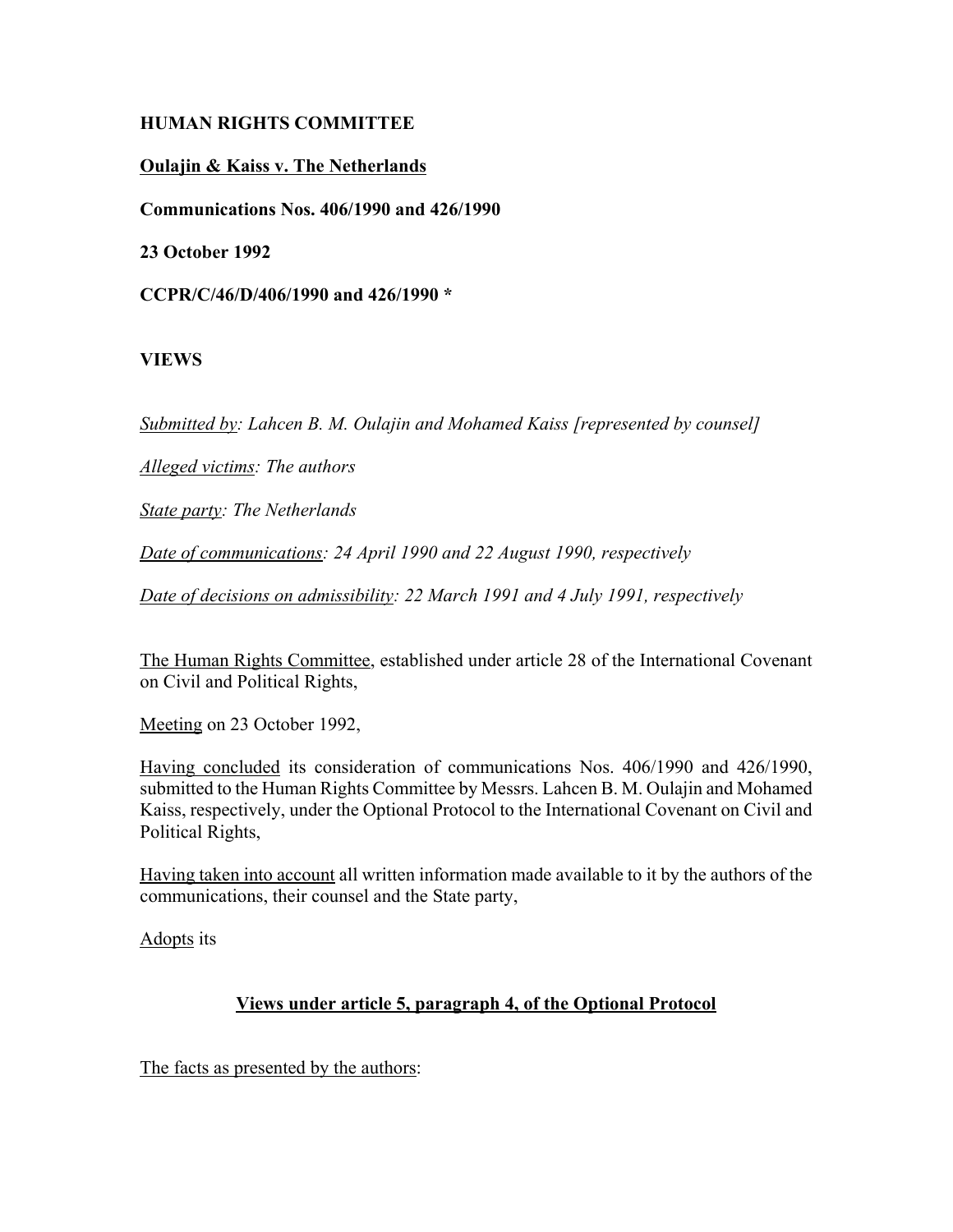1. The authors of the communications are Lahcen Oulajin and Mohamed Kaiss, Moroccan citizens born on 1 July 1942 and 7 July 1950 respectively, at present residing in Alkmaar, the Netherlands. They claim to be victims of a violation by the Netherlands of articles 17 and 26 of the International Covenant on Civil and Political Rights. They are represented by counsel.

2.1 Mr. Oulajin's wife and two children live in Morocco. On 19 October 1981, the author's brother died, leaving four children, born in 1970, 1973, 1976 and 1979. Subsequently, the author's wife in Morocco assumed responsibility for her nephews, with the consent of their mother.

2.2 Mr. Kaiss' wife and child live in Morocco. On 13 July 1979 the author's father died, leaving two young children, born in 1971 and 1974. Subsequently, the author assumed responsibility for the upbringing of his siblings and the children were taken in by the author's family in Morocco.

2.3 The authors, who claim to be the only persons to contribute financially to the support of said relatives, applied for benefits under the Dutch Child Benefit Act (**Algemene Kinderbijslagwet**) claiming their dependents as foster<sup>1</sup> children. By letters of 7 May 1985 and 2 May 1984 respectively the Alkmaar Board of Labour (**Raad van Arbeid**) informed the authors that, while they were entitled to a benefit for their own children, they could not be granted a benefit for their siblings and nephews. It held that these children could not be considered to be foster children within the meaning of the Child Benefit Act, since the authors reside in the Netherlands and cannot influence their upbringing, as required under article 7, paragraph 5, of the Act.

2.4 Both authors appealed the decision to the Board of Appeal (**Raad van Beroep**) in Haarlem. On 19 February 1986 and 6 May 1986, the Board of Appeal rejected the appeals. They then appealed to the Central Board of Appeal (**Centrale Raad van Beroep**), arguing, **inter alia**, that because of lack of money, it had become impossible for them to support their foster children and that, as a result, theirfamily life had suffered; they claimed that they formed a family with their foster children within the meaning of article 8 of the European Convention for the Protection of Human Rights and Fundamental Freedoms. They furthermore submitted that it would amount to discrimination if they were required to participate actively in the upbringing of the children concerned, as this requirement would be difficult to meet for migrant workers. They added that the requirement did not exist in respect of their own children.

2.5 By decisions of 4 March 1987, the Central Board of Appeal dismissed the appeals. It held, **inter alia**, that in case of the upbringing of foster children, it was necessary to prove the existence of close links between the children and the applicant for purposes of the entitlement to child benefit. The Central Board of Appeal held that the cases did not raise the question of two similar situations being treated unequally, so that the issue of discrimination did not arise. In holding that a close, exclusive relationship between the children concerned and the individual applying for a child benefit is necessary, it argued that such a close relationship is presumed to exist in respect of one's own children, whereas it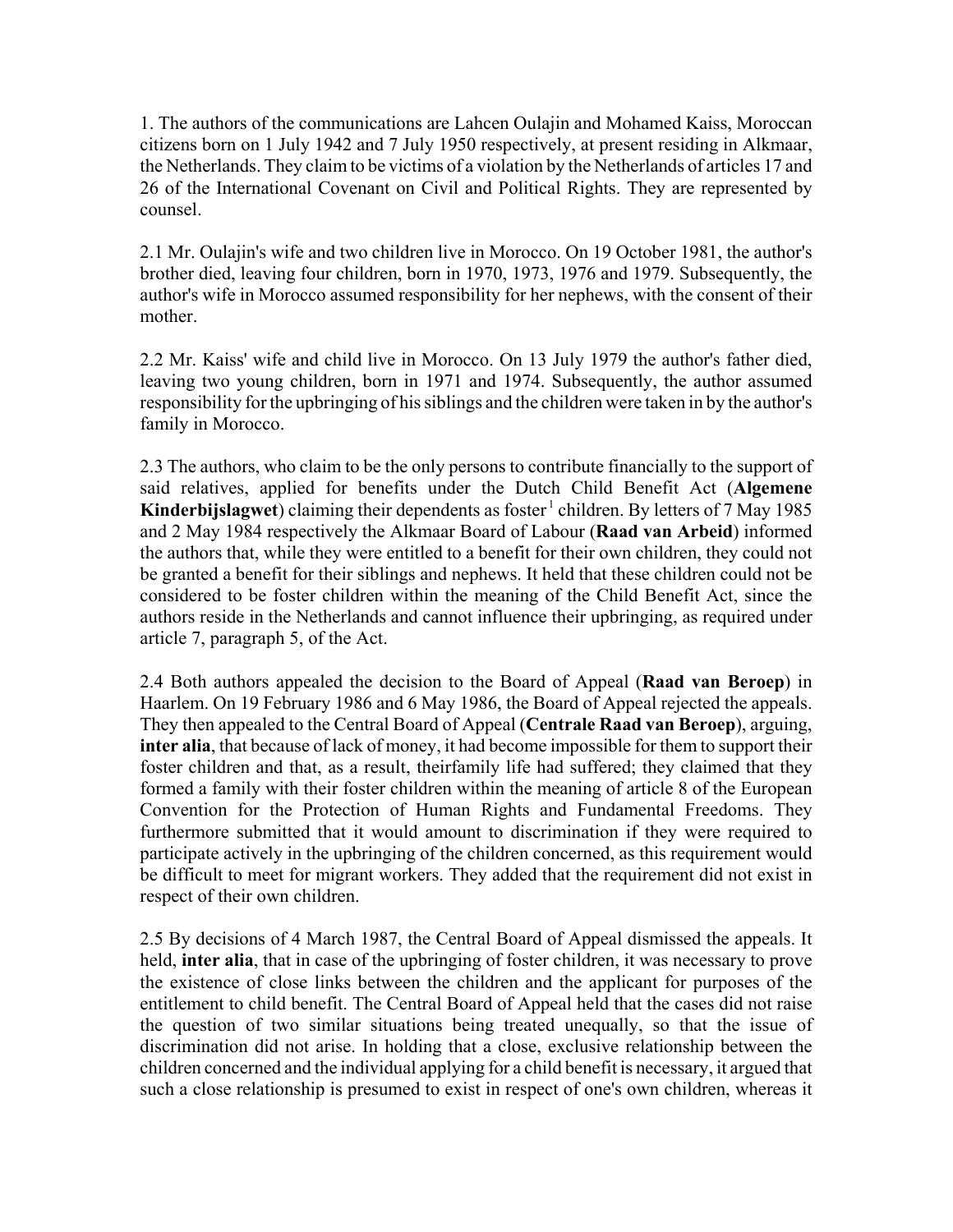must be made plausible in respect of foster children.

2.6 The authors appealed to the European Commission of Human Rights, invoking articles 8 (**cf**. article 17 of the Covenant) and 14 (**cf**. article 26 of the Covenant) of the European Convention for the Protection of Human Rights and Fundamental Freedoms. By decision of 6 March 1989, the Commission declared their communications inadmissible **ratione materiae**, holding that the Convention does not encompass a right to family allowances. In particular, article 8 could not be construed as obliging a State to grant such allowances. The right to family allowances was a social security right that fell outside the scope of the Convention. With regard to the alleged discrimination, the Commission reiterated that article 14 of the European Convention has no independent existence and that it only covers the rights and obligations recognized in the Convention.

## The complaint:

3.1 The authors contend that the authorities of the Netherlands have violated article 26 of the Covenant. They refer to the Human Rights Committee's General Comment on article 26, which states, **inter alia**, that the principle of nondiscrimination constitutes abasic and general principle relating to the protection of human rights. The authors argue that an inadmissible distinction is made in their case between "own children" and "foster children", all of which belong to the same family in Morocco.

3.2 The authors point out that the actual situation in which the children concerned live does not differ, and that, **de facto**, both have the same parents. The Dutch authorities do pay child benefits for natural children separated from their parents and residing abroad, irrespective of whether the parent residing in the Netherlands is involved in the upbringing. The authors therefore consider it unjust to deny benefits for their foster children merely on the basis of the fact that they cannot actively involve themselves in their upbringing. In their opinion, the "differential treatment" is not based on "reasonable and objective" criteria.

3.3 The authors argue that not only "Western standards" should be taken into account in the determination of whether or not to grant child benefits. It was in conformity with Moroccan tradition that they had taken their relatives into their family.

3.4 The authors further allege a violation of article 17 of the Covenant. They state that they are unemployed in the Netherlands and depend on an allowance in accordance with the General Social Security Act. This allowance amounts to the social minimum. The child benefits are essential for them in order to support their family in Morocco. By refusing the child benefits for their foster children, the authors contend, a "family life with them is **de facto** impossible", thus violating their rights under article 17.

## The Committee's admissibility considerations and decision:

4.1 At its 41st and 42nd session, respectively, the Committee considered the admissibility of the communications. It noted that the State party had raised no objection to admissibility, confirming that the authors had exhausted all available domestic remedies. It further noted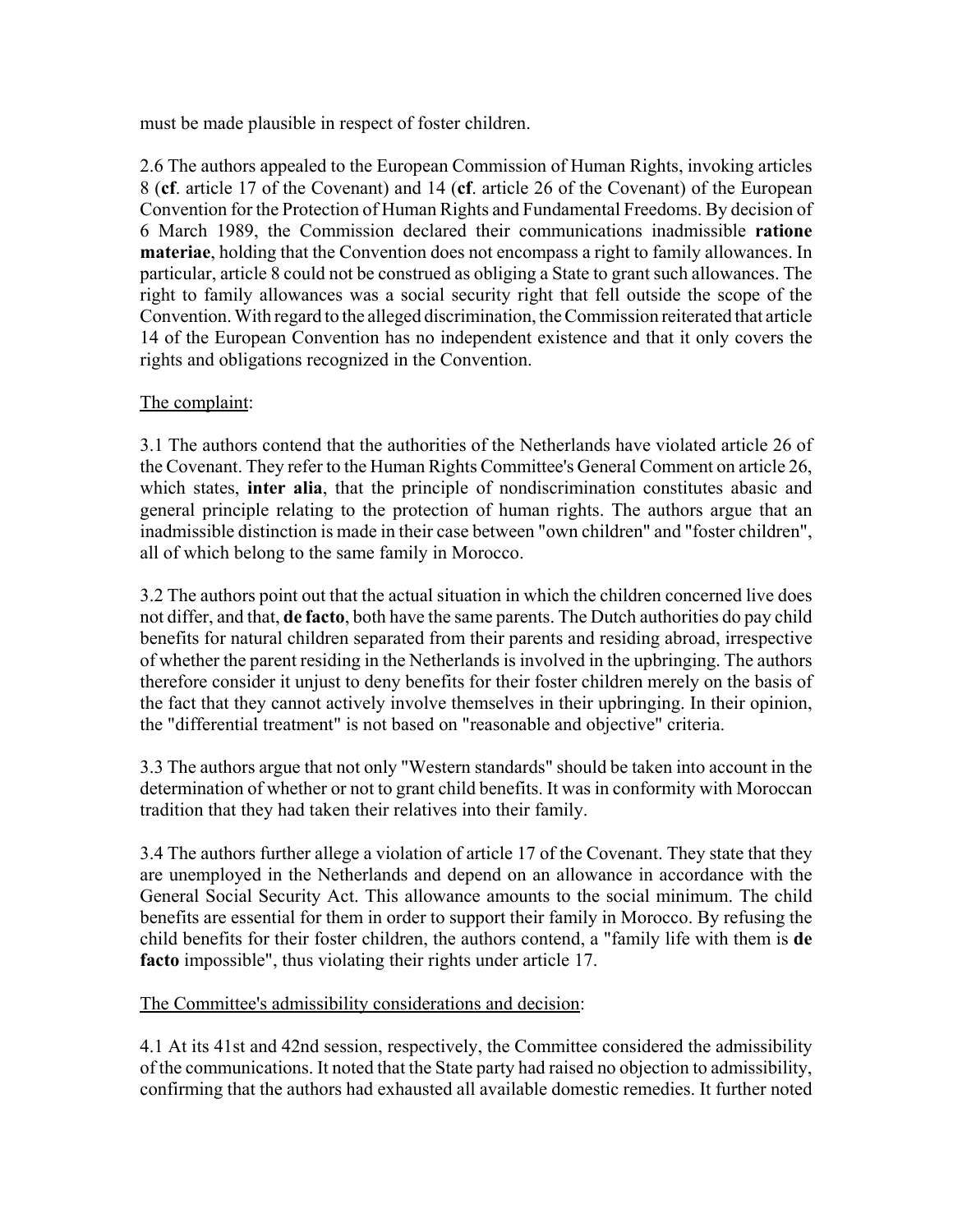that the facts as submitted by the authors did not raise issues under article 17 of the Covenant and that this aspect of the communication was therefore inadmissible **ratione materiae** under article 3 of the Optional Protocol.

4.2 As to the authors' allegations that they were victims of discrimination, the Committee took note of their claim that the distinction made in the Child Benefit Act between natural and foster children is not based on reasonable and objective criteria,and decided to examine this question in the light of the State party's submission on the merits.

4.3 By decision of 23 March 1991, the Committee declared Mr. Oulajin's communication admissible insofar as it might raise issues under article 26 of the Covenant. By decision of 4 July 1991, the Committee similarly declared Mr. Kaiss' communication admissible. On 4 July 1991 the Committee decided to join consideration of the two communications.

### State party's clarifications and the authors' comments thereon:

5.1 By submission of 30 March 1992, the State party explains that, pursuant to the Child Benefit Act, residents of the Netherlands, regardless of their nationality, receive benefit payments to help cover the maintenance costs of their minor children. Provided certain conditions are met, an applicant may be entitled to a child benefit, not only for his own children, but also for his foster children. The Act lays down the condition that the foster child must be (a) maintained and (b) brought up by the applicant as if he or she were the applicant's own child.

5.2 The State party submits that the authors' allegations of discrimination raise two issues:

(1) whether the distinction between an applicant's own children and foster children constitutes a violation of article 26 of the Covenant;

(2) whether the regulations governing the entitlement to child benefit for foster children, as applied in the Netherlands, result in an unjustifiable disadvantage for non-Dutch nationals, residing in the Netherlands.

5.3 As to the first issue, the State party submits that to be entitled to child benefit for foster children, the applicant must raise the children concerned in a way comparable to that in which parents normally bring up their own children. This requirement does not apply to the applicant's own children. The State party argues that this distinction does not violate article 26 of the Covenant; it submits that the aim of the relevant regulations is to determine, on the basis of objective criteria, whether the relationship between the foster parent and the foster child is so close that it is appropriate to provide child benefit as if the child were the foster parent's own.

5.4 As to the second issue, the State party submits that no data exist to show that the regulations affect migrant workers more than Dutch nationals. It argues that the Act's requirements governing entitlement to child benefit for foster children are applied strictly, regardless of the nationality of the applicant or the place of residence of the foster children.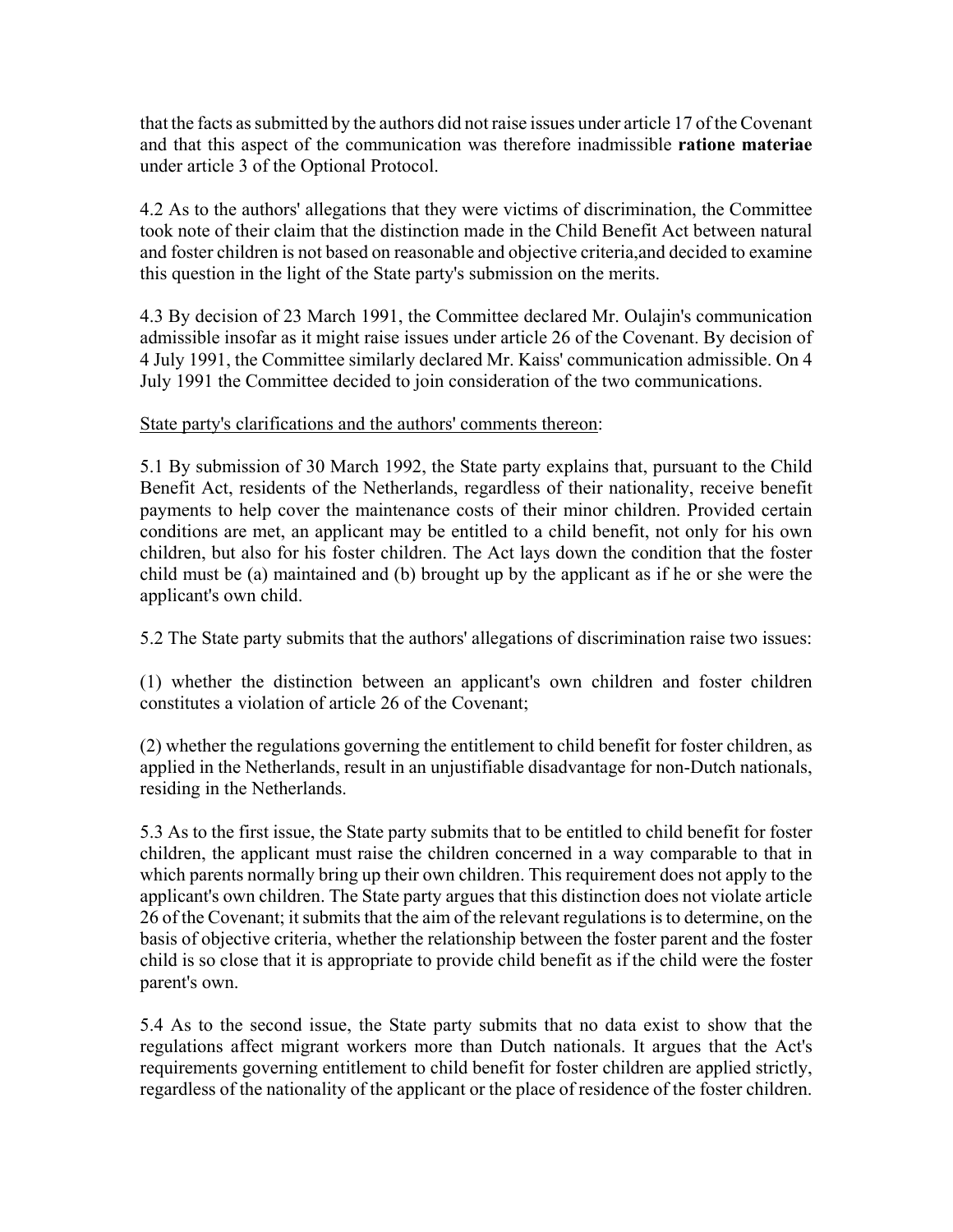It submits that case law shows that applicants of Dutch nationality, residing in the Netherlands, are also deemed ineligible for child benefit for their foster children who are resident abroad. Moreover, if one or both of the parents are still alive, it is assumed in principle that the natural parent has a parental link with the child, which as a rule prevents the foster parent from satisfying the requirements of the Child Benefit Act.

5.5 Furthermore, the State party argues that, even if proportionally fewer migrant workers than Dutch nationals fulfil the statutory requirements governing entitlement to child benefit for foster children, this does not imply discrimination as prohibited by article 26 of the Covenant. In this connection, it refers to the decision of the Committee in communication No. 212/1986, **P.P.C. v. the Netherlands**<sup>2</sup>, in which it was held that the scope of article 26 does not extend to differences of results in the application of common rules in the allocation of benefits.

5.6 In conclusion, the State party submits that the statutory regulations concerned are a necessary and appropriate means of achieving the objectives of the Child Benefit Act, i.e. making a financial contribution to the maintenance of children with whom the applicant has a close, exclusive, parental relationship, and do not result in discrimination as prohibited by article 26 of the Covenant.

6.1 In his comments on the State party's observations, counsel maintains his allegation that the distinction between own children and foster children in the Child Benefit Act is discriminatory. He argues that the authors' foster children live in exactly the same circumstances as their own children. In this connection, reference is made to article 24 of the Covenant, which stipulates that a child is entitled to protection on the part of his family, society and the State without any discrimination as to, **inter alia**, birth.

According to counsel, no distinction can be made between the authors' own and foster children regarding the intensity and exclusivity in the relationship with the authors.

6.2 Counsel further argues that it is evident that this distinction affects foreign employees working in the Netherlands more than Dutch residents, since the foreign employees often choose to leave their family in the country of origin, while there is no such necessity for Dutch residents to leave their family abroad. In this connection, counsel contends that the State party ignores that the Netherlands is to be considered an immigration country.

### The examination of the merits:

7.1 The Human Rights Committee has considered the present communications in the light of all the information made available to it by the parties, as provided in article 5, paragraph 1, of the Optional Protocol.

7.2 The question before the Committee is whether the authors are victims of a violation of article 26 of the Covenant, because the authorities of the Netherlands denied them a family allowance for certain of their dependents.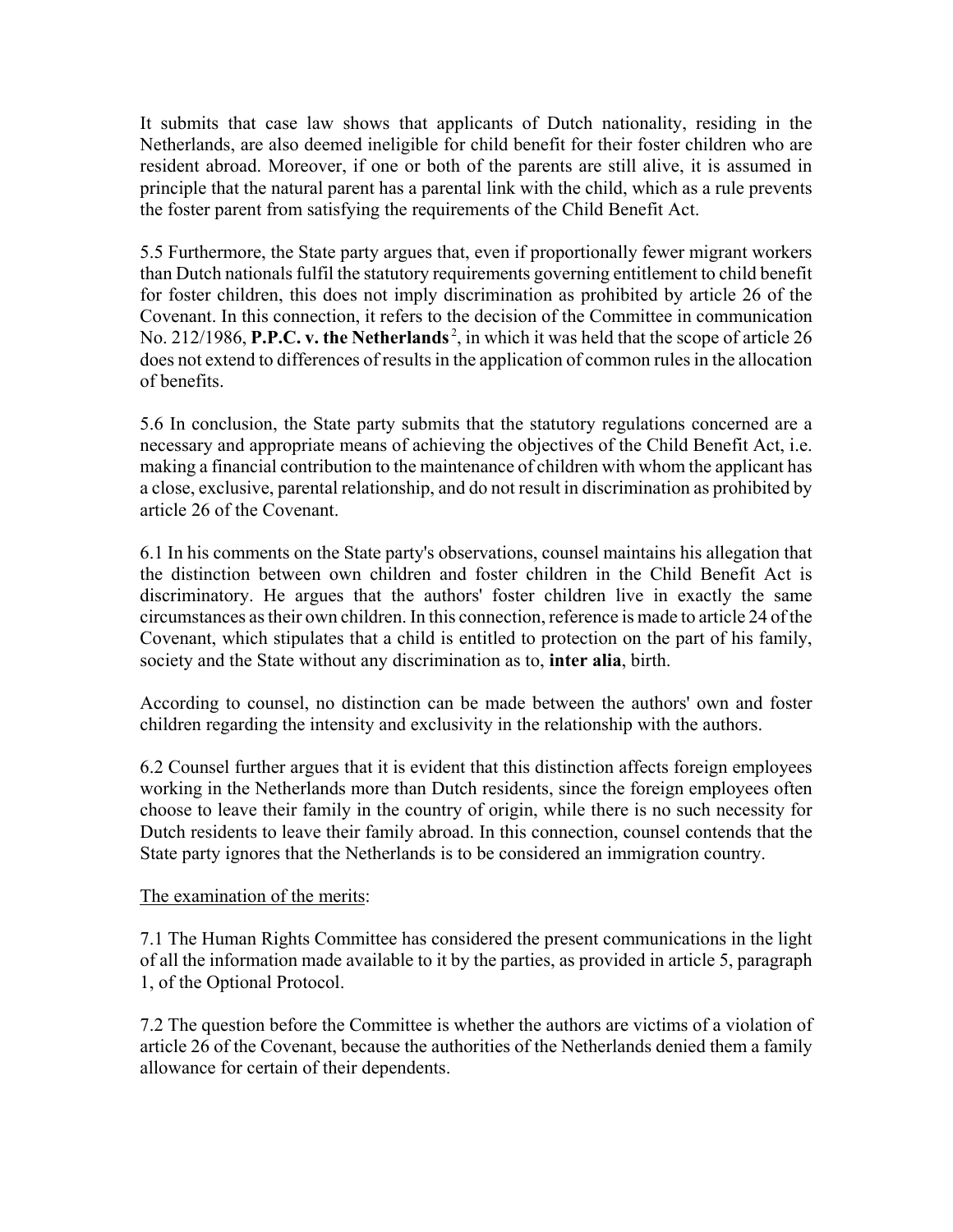7.3 In its constant jurisprudence, the Committee has held that although a State party is not required by the Covenant on Civil and Political Rights to adopt social security legislation, if it does, such legislation and the application thereof must comply with article 26 of the Covenant. The principle of non-discrimination and equality before the law implies that any distinctions in the enjoyment of benefits must be based on reasonable and objective criteria.<sup>3</sup>

7.4 With respect to the Child Benefit Act, the State party submits that there are objective differences between one's own children and foster children, which justify different treatment under the Act. The Committee recognizes that the distinction is objective and need only focus on the reasonableness criterion. Bearing in mind thatcertain limitations in the granting of benefits may be inevitable, the Committee has considered whether the distinction between one's own children and foster children under the Child Benefit Act, in particular the requirement that a foster parent be involved in the upbringing of the foster children, as a precondition to the granting of benefits, is unreasonable. In the light of the explanations given by the State party, the Committee finds that the distinctions made in the Child Benefit Act are not incompatible with article 26 of the Covenant.

7.5 The distinction made in the Child Benefit Act between own children and foster children precludes the granting of benefits for foster children who are not living with the applicant foster parent. In this connection, the authors allege that the application of this requirement is, in practice, discriminatory, since it affects migrant workers more than Dutch nationals. The Committee notes that the authors have failed to submit substantiation for this claim and observes, moreover, that the Child Benefit Act makes no distinction between Dutch nationals and non-nationals, such as migrant workers. The Committee considers that the scope of article 26 of the Covenant does not extend to differences resulting from the equal application of common rules in the allocation of benefits.

8. The Human Rights Committee, acting under article 5, paragraph 4, of the Optional Protocol to the International Covenant on Civil and Political Rights, is of the view that the facts before it do not disclose a violation of any provision of the Covenant.

### Footnotes

\*/ Made public by decision of the Human Rights Committee.

\*/ The text of an individual opinion submitted by Messrs. Kurt Herndl, Rein Müllerson, Birame N'Diaye and Waleed Sadi is appended.

1/ For the purposes of this decision, a foster child is considered to be a child whose upbringing has been left to persons other than his or her natural or adoptive parents.

2/ Declared inadmissible on 24 March 1988, paragraph 6.2.

3/ See Broeks v. the Netherlands , communication No. 172/1984, and Zwaan-de Vries v. the Netherlands , communication No. 182/1984, Views adopted on 9 April 1987, paragraphs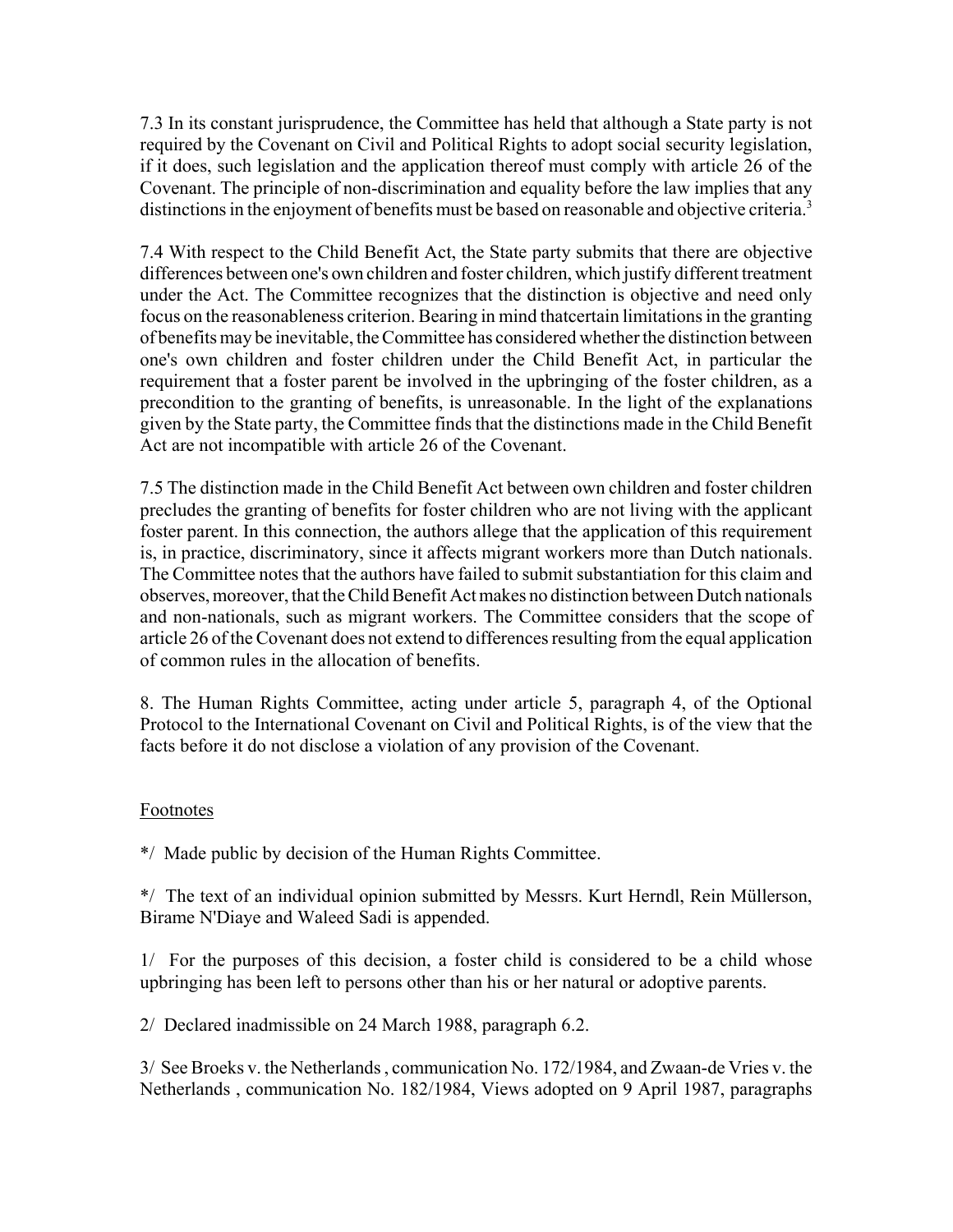12.4; Vos v. the Netherlands , communication No. 218/1986, Views adopted on 29 March 1989, paragraph 11.3; Pauger v. Austria , communication No. 415/1990, Views adopted on 26 March 1992, paragraph 7.2; Sprenger v. the Netherlands , communication No. 395/1990, Views adopted on 31 March 1992, paragraph 7.2.

# **Appendix**

Individual opinion of Messrs. Kurt Herndl, Rein Müllerson, Birame N'Diaye and Waleed Sadi pursuant to rule 94, paragraph 3, of the Committee's rules of procedure, concerning the Committee's Views on Communications Nos. 406/1990 and 426/1990, L. Oulajin and M. Kaiss v. The Netherlands

We concur in the Committee's finding that the facts before it do not reveal a violation of article 26 of the Covenant. While referring to the individual opinion attached to the decision concerning **Sprenger v. The Netherlands**<sup>ª</sup> (communication No. 395/1990), we consider it proper to briefly expand on the Committee's rationale, as it appears in these Views and in the Committee's Views on Communications Nos. 172/1984, **Broeks v. The Netherlands** and 182/1984, **Zwaan-de-Vries v. The Netherlands** b.

It is obvious that while article 26 of the Covenant postulates an autonomous right to nondiscrimination, the implementation of this right may take different forms, depending on the nature of the right to which the principle of non-discrimination is applied.

With regard to the application of article 26 of the Covenant in the field of economic and social rights, it is evident that social security legislation, which is intended to achieve aims of social justice, necessarily must make distinctions. It is for the legislature of each country, which best knows the socio-economic needs of the society concerned, to try to achieve social justice in the concrete context. Unless the distinctions made are manifestly discriminatory or arbitrary, it is not for the Committee to reevaluate the complex socio-economic data and substitute its judgment for that of the legislatures of States parties.

Furthermore it would seem to us that it is essential to keep one's sense of proportion. With respect to the present cases, we note that the authors are asking for child benefits not only for their own children - to which they are entitled under the legislation of the Netherlands but also for siblings, nephews and nieces, for whom they claim to have accepted responsibility and hence consider as dependents. On the basis of the informationbefore the Committee, such demands appear to run counter to a general sense of proportion, and their denial by the government concerned cannot be considered unreasonable in view of the budget limitations which exist in every social security system. While States parties to the Covenant may wish to extend benefits to such wide-ranging categories of dependents, article 26 of the Covenant does not require them to do so.

 $\frac{1}{2}$